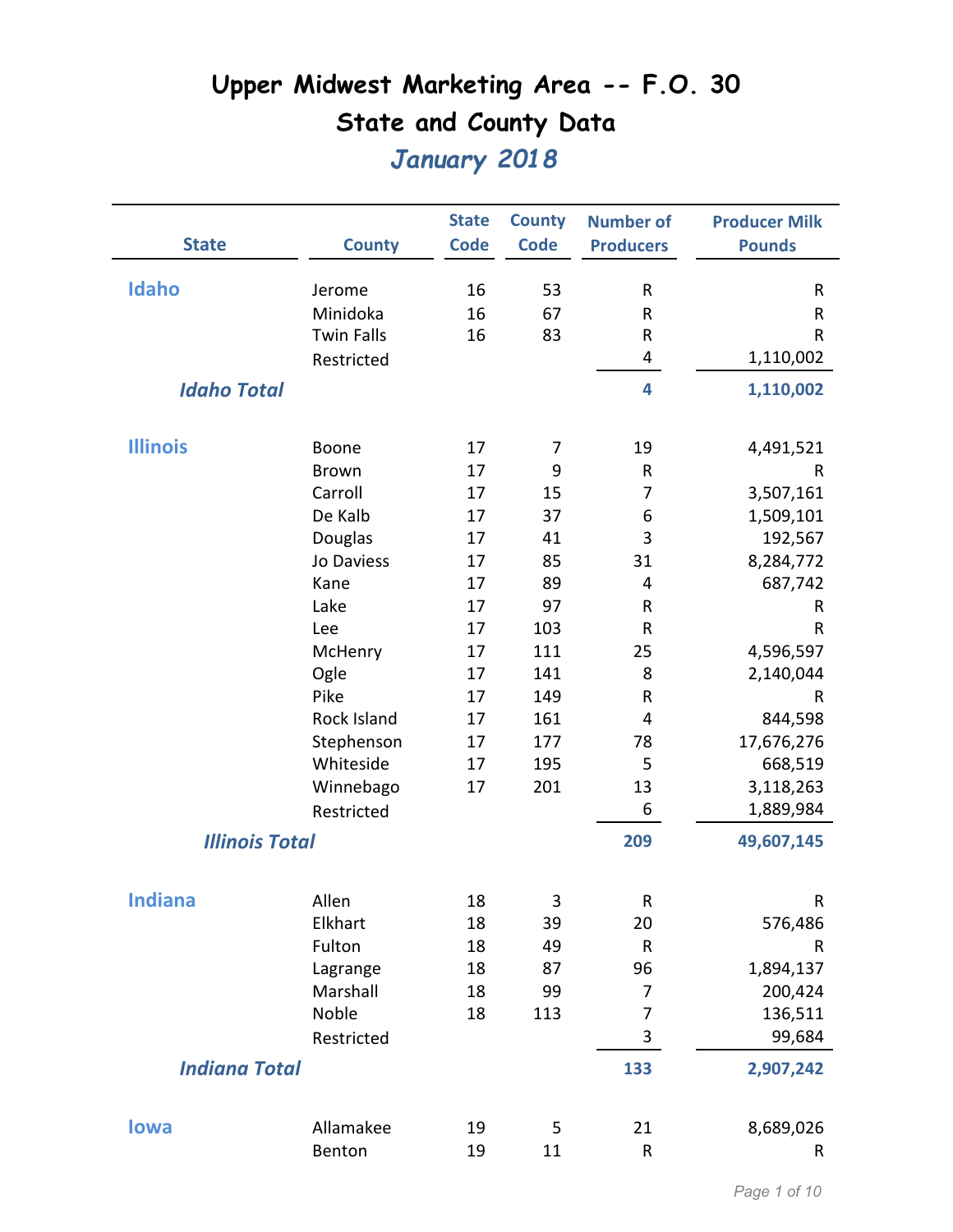|                         |                 | <b>State</b> | <b>County</b> | <b>Number of</b> | <b>Producer Milk</b> |
|-------------------------|-----------------|--------------|---------------|------------------|----------------------|
| <b>State</b>            | <b>County</b>   | <b>Code</b>  | <b>Code</b>   | <b>Producers</b> | <b>Pounds</b>        |
|                         |                 |              |               |                  |                      |
| <b>lowa</b> (continued) |                 |              |               |                  |                      |
|                         | <b>Bremer</b>   | 19           | 17            | 4                | 315,842              |
|                         | <b>Buchanan</b> | 19           | 19            | 15               | 704,938              |
|                         | <b>Butler</b>   | 19           | 23            | R                | R                    |
|                         | Cerro Gordo     | 19           | 33            | $\mathsf{R}$     | R                    |
|                         | Chickasaw       | 19           | 37            | 11               | 2,688,269            |
|                         | Clay            | 19           | 41            | $\sf R$          | R                    |
|                         | Clayton         | 19           | 43            | 18               | 2,708,287            |
|                         | Davis           | 19           | 51            | 15               | 333,299              |
|                         | Decatur         | 19           | 53            | R                | R                    |
|                         | Delaware        | 19           | 55            | 5                | 532,883              |
|                         | Dubuque         | 19           | 61            | 13               | 1,873,366            |
|                         | Fayette         | 19           | 65            | 11               | 2,410,911            |
|                         | Floyd           | 19           | 67            | 8                | 1,421,830            |
|                         | Hancock         | 19           | 81            | R                | R                    |
|                         | Henry           | 19           | 87            | R                | R                    |
|                         | Howard          | 19           | 89            | 26               | 5,309,826            |
|                         | Ida             | 19           | 93            | R                | R                    |
|                         | Jackson         | 19           | 97            | ${\sf R}$        | $\mathsf R$          |
|                         | Johnson         | 19           | 103           | 16               | 735,408              |
|                         | Jones           | 19           | 105           | R                | R                    |
|                         | Keokuk          | 19           | 107           | R                | R                    |
|                         | Kossuth         | 19           | 109           | R                | ${\sf R}$            |
|                         | Linn            | 19           | 113           | R                | R                    |
|                         | Lucas           | 19           | 117           | R                | R                    |
|                         | Lyon            | 19           | 119           | R                | R                    |
|                         | Marion          | 19           | 125           | R                | R                    |
|                         | Mitchell        | 19           | 131           | 11               | 1,818,079            |
|                         | O'Brien         | 19           | 141           | R                | R                    |
|                         | Osceola         | 19           | 143           | ${\sf R}$        | R                    |
|                         | Plymouth        | 19           | 149           | R                | R                    |
|                         | Pocahontas      | 19           | 151           | R                | R                    |
|                         | Scott           | 19           | 163           | R                | R                    |
|                         | Sioux           | 19           | 167           | 6                | 38,998,830           |
|                         | Van Buren       | 19           | 177           | 3                | 218,786              |
|                         | Warren          | 19           | 181           | 3                | 185,016              |
|                         | Washington      | 19           | 183           | 25               | 842,165              |
|                         | Wayne           | 19           | 185           | 10               | 385,297              |
|                         | Winnebago       | 19           | 189           | R                | R                    |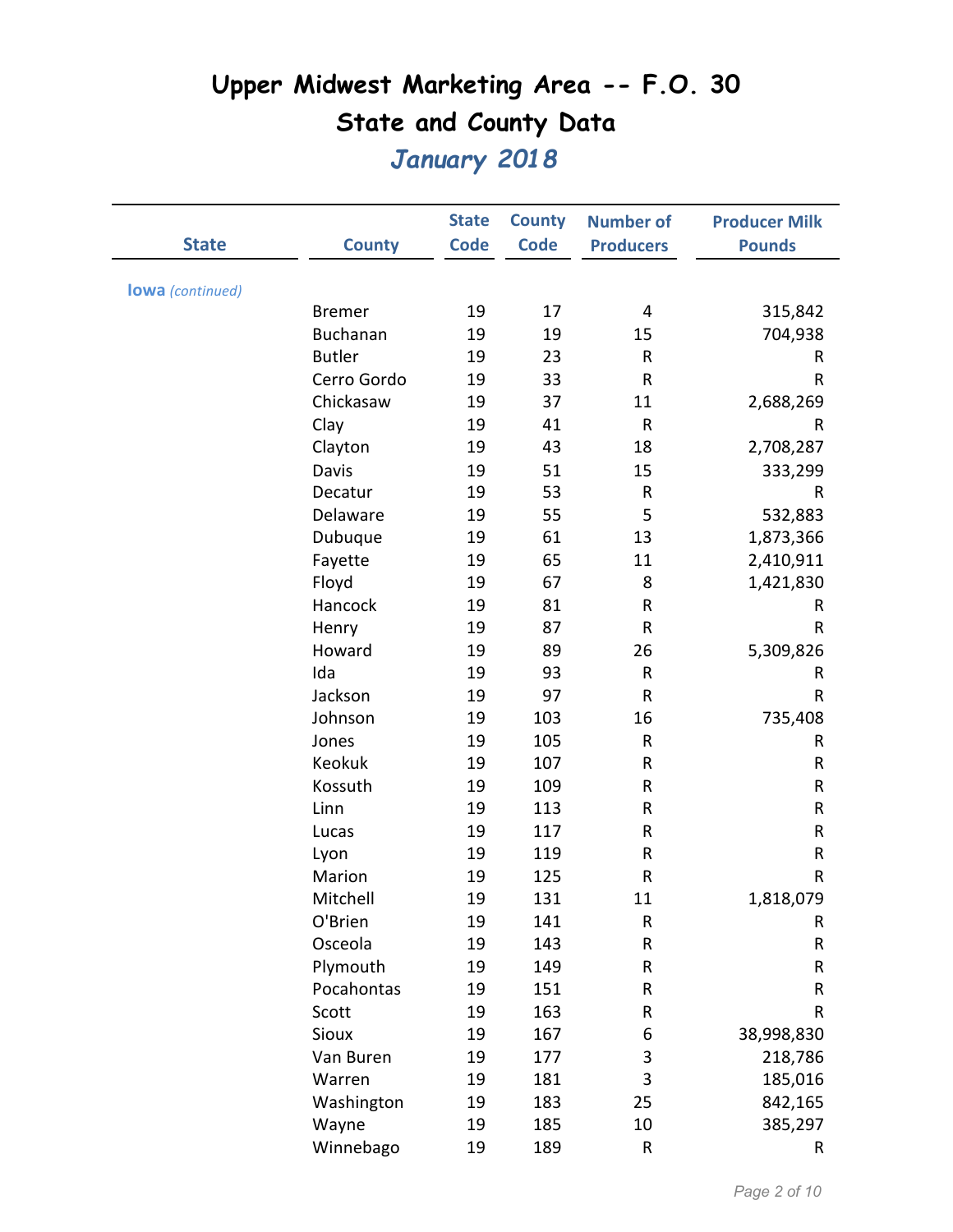| <b>State</b>            | <b>County</b> | <b>State</b><br><b>Code</b> | <b>County</b><br><b>Code</b> | <b>Number of</b><br><b>Producers</b> | <b>Producer Milk</b><br><b>Pounds</b> |
|-------------------------|---------------|-----------------------------|------------------------------|--------------------------------------|---------------------------------------|
|                         |               |                             |                              |                                      |                                       |
| <b>lowa</b> (continued) |               |                             |                              |                                      |                                       |
|                         | Winneshiek    | 19                          | 191                          | 40                                   | 14,717,425                            |
|                         | Woodbury      | 19                          | 193                          | R                                    | R                                     |
|                         | Worth         | 19                          | 195                          | $\mathsf{R}$                         | $\mathsf{R}$                          |
|                         | Restricted    |                             |                              | 32                                   | 45,688,633                            |
| <b>Iowa Total</b>       |               |                             |                              | 293                                  | 130,578,116                           |
| <b>Michigan</b>         | Alcona        | 26                          | $\mathbf{1}$                 | $\sf R$                              | $\mathsf{R}$                          |
|                         | Alpena        | 26                          | 7                            | 5                                    | 144,203                               |
|                         | Calhoun       | 26                          | 25                           | ${\sf R}$                            | ${\sf R}$                             |
|                         | Cass          | 26                          | 27                           | R                                    | $\mathsf{R}$                          |
|                         | Clare         | 26                          | 35                           | 6                                    | 287,824                               |
|                         | Clinton       | 26                          | 37                           | R                                    | R                                     |
|                         | Delta         | 26                          | 41                           | 3                                    | 310,078                               |
|                         | Dickinson     | 26                          | 43                           | 3                                    | 935,870                               |
|                         | Eaton         | 26                          | 45                           | 4                                    | 74,011                                |
|                         | Gratiot       | 26                          | 57                           | ${\sf R}$                            | R                                     |
|                         | Huron         | 26                          | 63                           | R                                    | R                                     |
|                         | Ionia         | 26                          | 67                           | $\mathsf{R}$                         | $\mathsf{R}$                          |
|                         | Isabella      | 26                          | 73                           | 17                                   | 1,099,695                             |
|                         | Mecosta       | 26                          | 107                          | $\mathsf{R}$                         | R                                     |
|                         | Menominee     | 26                          | 109                          | 28                                   | 9,191,124                             |
|                         | Missaukee     | 26                          | 113                          | ${\sf R}$                            | R                                     |
|                         | Montcalm      | 26                          | 117                          | ${\sf R}$                            | ${\sf R}$                             |
|                         | Montmorency   | 26                          | 119                          | R                                    | $\mathsf{R}$                          |
|                         | Muskegon      | 26                          | 121                          | 6                                    | 203,457                               |
|                         | Newaygo       | 26                          | 123                          | 5                                    | 177,909                               |
|                         | Osceola       | 26                          | 133                          | ${\sf R}$                            | R                                     |
|                         | Oscoda        | 26                          | 135                          | R                                    | R                                     |
|                         | Sanilac       | 26                          | 151                          | 9                                    | 365,085                               |
|                         | Tuscola       | 26                          | 157                          | 3                                    | 70,643                                |
|                         | Wexford       | 26                          | 165                          | ${\sf R}$                            | R                                     |
|                         | Restricted    |                             |                              | 19                                   | 1,343,947                             |
| <b>Michigan Total</b>   |               |                             |                              | 108                                  | 14,203,846                            |
| <b>Minnesota</b>        | Aitkin        | 27                          | $\mathbf 1$                  | ${\sf R}$                            | ${\sf R}$                             |
|                         | Anoka         | 27                          | 3                            | ${\sf R}$                            | R                                     |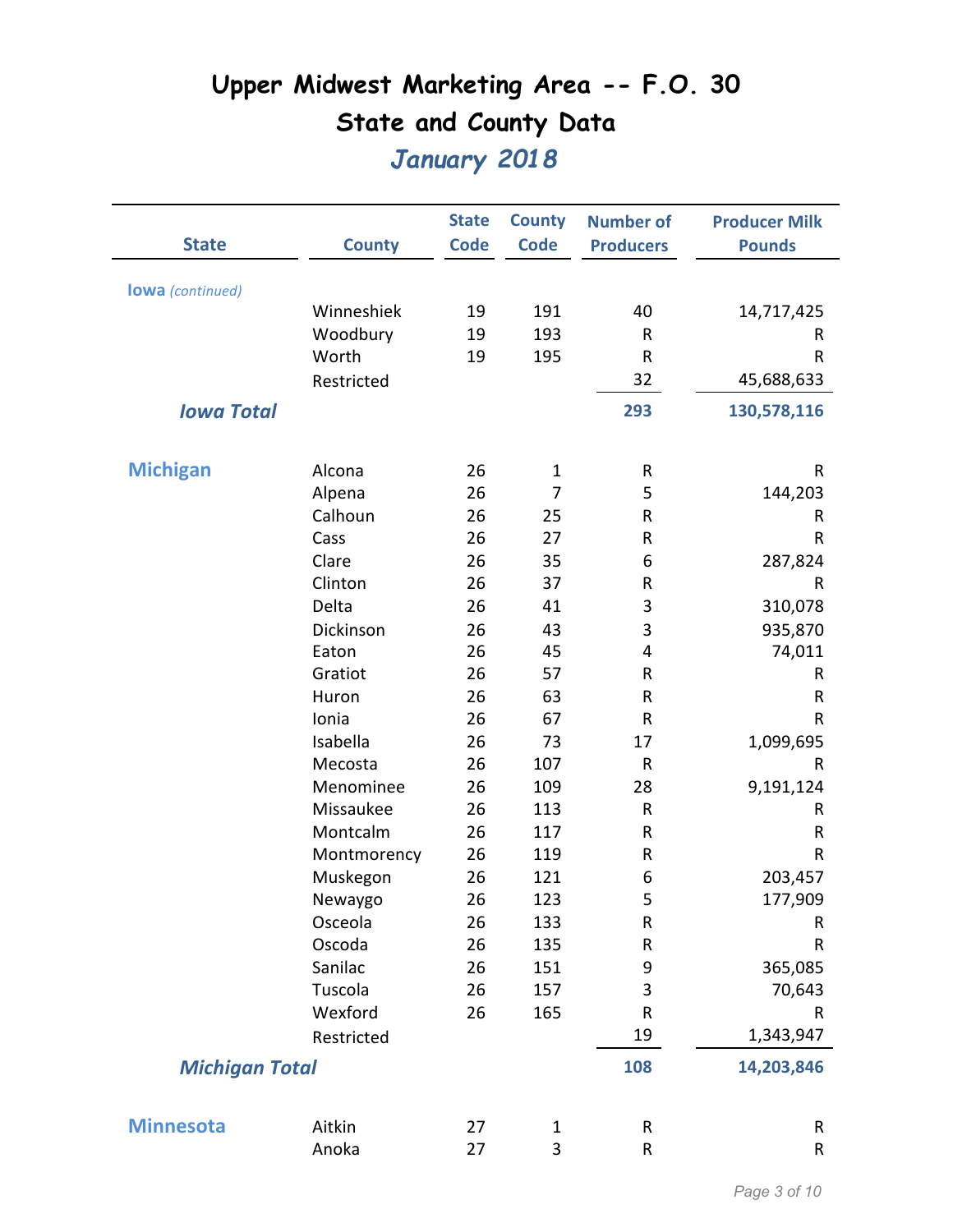|                       |                   | <b>State</b> | <b>County</b> | <b>Number of</b> | <b>Producer Milk</b> |
|-----------------------|-------------------|--------------|---------------|------------------|----------------------|
| <b>State</b>          | <b>County</b>     | <b>Code</b>  | <b>Code</b>   | <b>Producers</b> | <b>Pounds</b>        |
|                       |                   |              |               |                  |                      |
| Minnesota (continued) |                   |              |               |                  |                      |
|                       | <b>Becker</b>     | 27           | 5             | 17               | 3,164,768            |
|                       | Beltrami          | 27           | 7             | 3                | 359,870              |
|                       | Benton            | 27           | 9             | 52               | 8,429,949            |
|                       | <b>Blue Earth</b> | 27           | 13            | R                | R                    |
|                       | <b>Brown</b>      | 27           | 15            | 25               | 6,370,193            |
|                       | Carlton           | 27           | 17            | 4                | 378,281              |
|                       | Carver            | 27           | 19            | 51               | 9,204,120            |
|                       | Cass              | 27           | 21            | 6                | 39,322               |
|                       | Chippewa          | 27           | 23            | R                | R                    |
|                       | Chisago           | 27           | 25            | 11               | 1,319,731            |
|                       | Clay              | 27           | 27            | 3                | 360,493              |
|                       | Clearwater        | 27           | 29            | R                | R                    |
|                       | Cottonwood        | 27           | 33            | R                | R                    |
|                       | Crow Wing         | 27           | 35            | 5                | 541,989              |
|                       | Dakota            | 27           | 37            | 20               | 6,203,728            |
|                       | Dodge             | 27           | 39            | 14               | 2,569,072            |
|                       | Douglas           | 27           | 41            | 22               | 1,988,547            |
|                       | Faribault         | 27           | 43            | 3                | 321,433              |
|                       | Fillmore          | 27           | 45            | 52               | 10,575,824           |
|                       | Freeborn          | 27           | 47            | 6                | 98,068               |
|                       | Goodhue           | 27           | 49            | 90               | 23,725,890           |
|                       | Hennepin          | 27           | 53            | 5                | 754,686              |
|                       | Houston           | 27           | 55            | 48               | 9,899,168            |
|                       | Hubbard           | 27           | 57            | 4                | 327,870              |
|                       | Isanti            | 27           | 59            | 3                | 2,580,264            |
|                       | Jackson           | 27           | 63            | ${\sf R}$        | R                    |
|                       | Kanabec           | 27           | 65            | 9                | 279,022              |
|                       | Kandiyohi         | 27           | 67            | 10               | 11,145,927           |
|                       | Koochiching       | 27           | 71            | 3                | 220,859              |
|                       | Lac qui Parle     | 27           | 73            | R                | R                    |
|                       | Le Sueur          | 27           | 79            | 12               | 9,760,593            |
|                       | Lincoln           | 27           | 81            | 3                | 3,064,485            |
|                       | Lyon              | 27           | 83            | 4                | 898,669              |
|                       | McLeod            | 27           | 85            | 24               | 5,937,841            |
|                       | Mahnomen          | 27           | 87            | 5                | 3,775,320            |
|                       | Marshall          | 27           | 89            | 3                | 195,124              |
|                       | Martin            | 27           | 91            | R                | R                    |
|                       | Meeker            | 27           | 93            | 11               | 6,440,535            |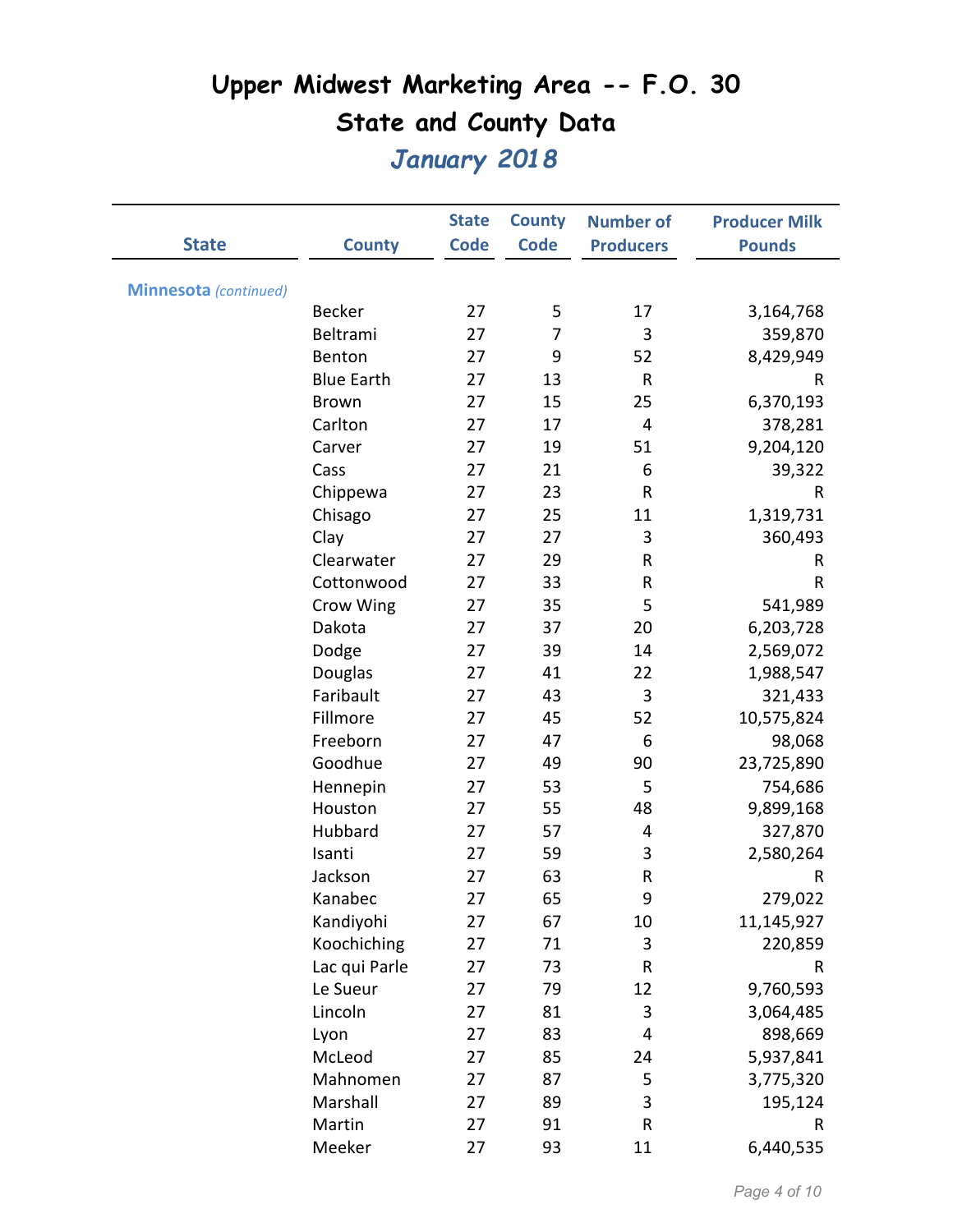|                              |                        | <b>State</b> | <b>County</b> | <b>Number of</b> | <b>Producer Milk</b> |
|------------------------------|------------------------|--------------|---------------|------------------|----------------------|
| <b>State</b>                 | <b>County</b>          | <b>Code</b>  | <b>Code</b>   | <b>Producers</b> | <b>Pounds</b>        |
|                              |                        |              |               |                  |                      |
| <b>Minnesota</b> (continued) |                        |              |               |                  |                      |
|                              | Mille Lacs             | 27           | 95            | 13               | 1,512,801            |
|                              | Morrison               | 27           | 97            | 108              | 13,003,050           |
|                              | Mower                  | 27           | 99            | 20               | 2,844,415            |
|                              | Murray                 | 27           | 101           | 4                | 1,261,301            |
|                              | Nicollet               | 27           | 103           | 20               | 12,179,140           |
|                              | <b>Nobles</b>          | 27           | 105           | R                | R                    |
|                              | Norman                 | 27           | 107           | ${\sf R}$        | $\mathsf R$          |
|                              | Olmsted                | 27           | 109           | 36               | 7,068,060            |
|                              | <b>Otter Tail</b>      | 27           | 111           | 47               | 3,560,721            |
|                              | Pennington             | 27           | 113           | $\mathsf R$      | R                    |
|                              | Pine                   | 27           | 115           | 36               | 4,002,237            |
|                              | Pipestone              | 27           | 117           | 10               | 10,269,167           |
|                              | Polk                   | 27           | 119           | 11               | 1,249,233            |
|                              | Pope                   | 27           | 121           | 10               | 950,312              |
|                              | Ramsey                 | 27           | 123           | R                | R                    |
|                              | <b>Red Lake</b>        | 27           | 125           | 3                | 1,760,358            |
|                              | Redwood                | 27           | 127           | 6                | 1,155,946            |
|                              | Renville               | 27           | 129           | 10               | 4,295,496            |
|                              | Rice                   | 27           | 131           | 43               | 10,353,198           |
|                              | Rock                   | 27           | 133           | R                | R                    |
|                              | Roseau                 | 27           | 135           | 6                | 532,970              |
|                              | St. Louis              | 27           | 137           | R                | R                    |
|                              | Scott                  | 27           | 139           | 31               | 6,695,626            |
|                              | Sherburne              | 27           | 141           | 4                | 170,895              |
|                              | Sibley                 | 27           | 143           | 23               | 7,415,589            |
|                              | <b>Stearns</b>         | 27           | 145           | 198              | 35,590,092           |
|                              | Steele                 | 27           | 147           | 19               | 1,939,187            |
|                              | Stevens                | 27           | 149           | 7                | 49,892,710           |
|                              | Swift                  | 27           | 151           | 7                | 18,004,152           |
|                              | Todd                   | 27           | 153           | 58               | 3,706,268            |
|                              | Wabasha                | 27           | 157           | 82               | 18,220,607           |
|                              | Wadena                 | 27           | 159           | 17               | 1,173,414            |
|                              | Waseca                 | 27           | 161           | 5                | 671,355              |
|                              | Washington             | 27           | 163           | 12               | 765,207              |
|                              | Watonwan               | 27           | 165           | R                | R                    |
|                              | Winona                 | 27           | 169           | 83               | 22,568,648           |
|                              | Wright                 | 27           | 171           | 36               | 9,980,670            |
|                              | <b>Yellow Medicine</b> | 27           | 173           | 9                | 2,640,098            |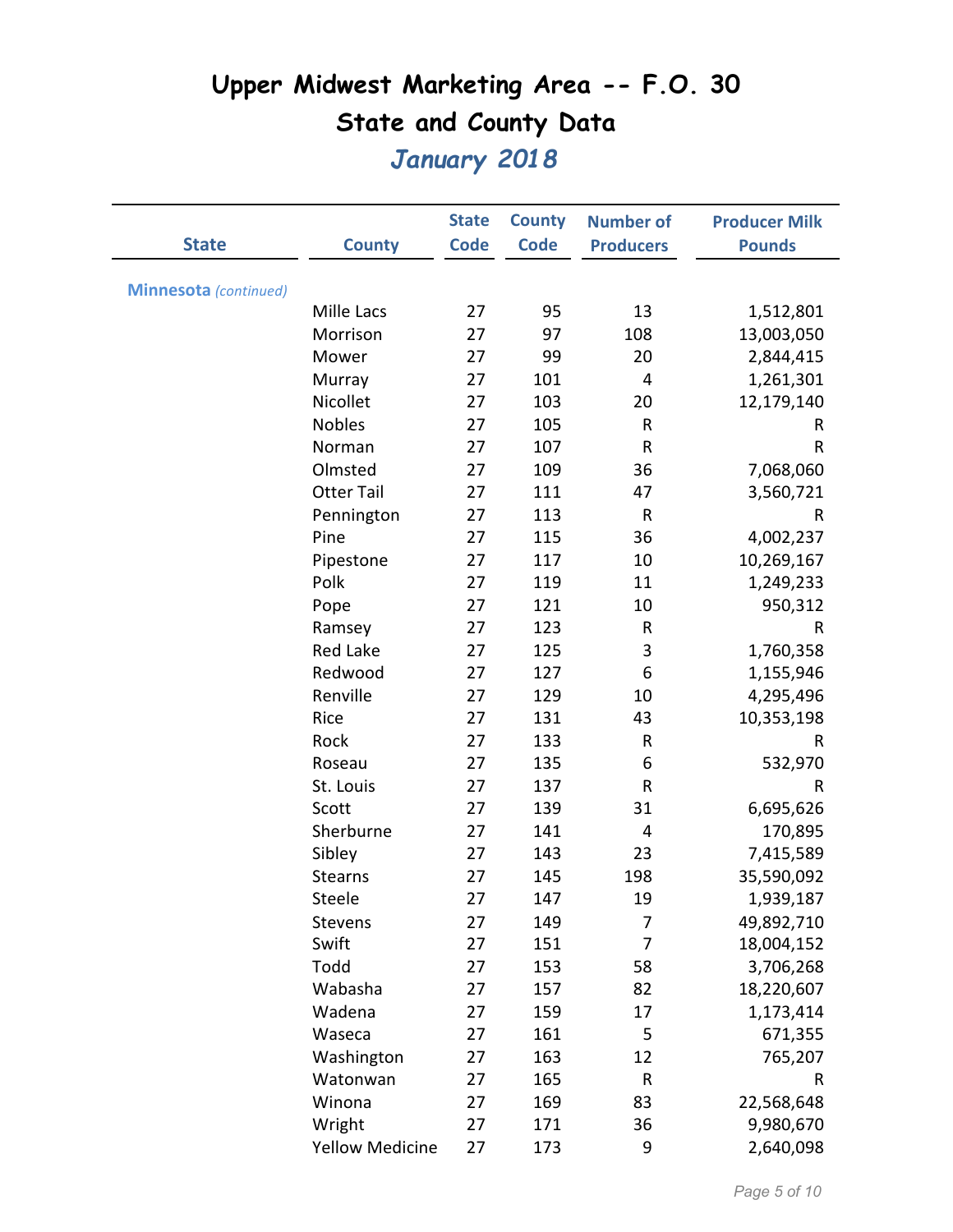|                              | <b>County</b>                  | <b>State</b><br><b>Code</b> | <b>County</b><br><b>Code</b> | <b>Number of</b> | <b>Producer Milk</b> |
|------------------------------|--------------------------------|-----------------------------|------------------------------|------------------|----------------------|
| <b>State</b>                 |                                |                             |                              | <b>Producers</b> | <b>Pounds</b>        |
| <b>Minnesota</b> (continued) |                                |                             |                              |                  |                      |
|                              | Restricted                     |                             |                              | 24               | 4,657,756            |
| <b>Minnesota Total</b>       |                                |                             |                              | 1,526            | 391,022,320          |
| <b>Missouri</b>              | Carroll                        | 29                          | 33                           | ${\sf R}$        | R                    |
|                              | Dade                           | 29                          | 57                           | R                | R                    |
|                              | <b>Dallas</b>                  | 29                          | 59                           | R                | R                    |
|                              | <b>Daviess</b>                 | 29                          | 61                           | R                | R                    |
|                              | Knox                           | 29                          | 103                          | R                | R                    |
|                              | Livingston                     | 29                          | 117                          | 3                | 134,846              |
|                              | McDonald                       | 29                          | 119                          | R                | R                    |
|                              | Scotland                       | 29                          | 199                          | $\overline{7}$   | 488,860              |
|                              | <b>Texas</b>                   | 29                          | 215                          | R                | R                    |
|                              | Webster                        | 29                          | 225                          | R                | R                    |
|                              | Wright                         | 29                          | 229                          | 3                | 67,822               |
|                              | Restricted                     |                             |                              | 12               | 873,451              |
| <b>Missouri Total</b>        |                                |                             |                              | 25               | 1,564,979            |
| <b>Nebraska</b>              | Dixon                          | 31                          | 51                           | $\mathsf R$      | R                    |
|                              | Wayne                          | 31                          | 179                          | ${\sf R}$        | $\sf R$              |
|                              | Restricted                     |                             |                              | 3                | 18,114,710           |
| <b>Nebraska Total</b>        |                                |                             |                              | 3                | 18,114,710           |
|                              |                                |                             |                              |                  |                      |
| <b>New Mexico</b>            | Curry                          | 35                          | 9                            | R                | R                    |
|                              | New Mexico Total <sup>2/</sup> |                             |                              | $\mathsf{R}$     | $\mathsf{R}$         |
| <b>North Dakota</b>          | <b>Barnes</b>                  | 38                          | 3                            | ${\sf R}$        | R                    |
|                              | Cass                           | 38                          | 17                           | ${\sf R}$        | R                    |
|                              | Emmons                         | 38                          | 29                           | R                | R                    |
|                              | Foster                         | 38                          | 31                           | ${\sf R}$        | R                    |
|                              | La Moure                       | 38                          | 45                           | R                | R                    |
|                              | Logan                          | 38                          | 47                           | R                | R                    |
|                              | Morton                         | 38                          | 59                           | 4                | 179,338              |
|                              | Nelson                         | 38                          | 63                           | $\mathsf{R}$     | R                    |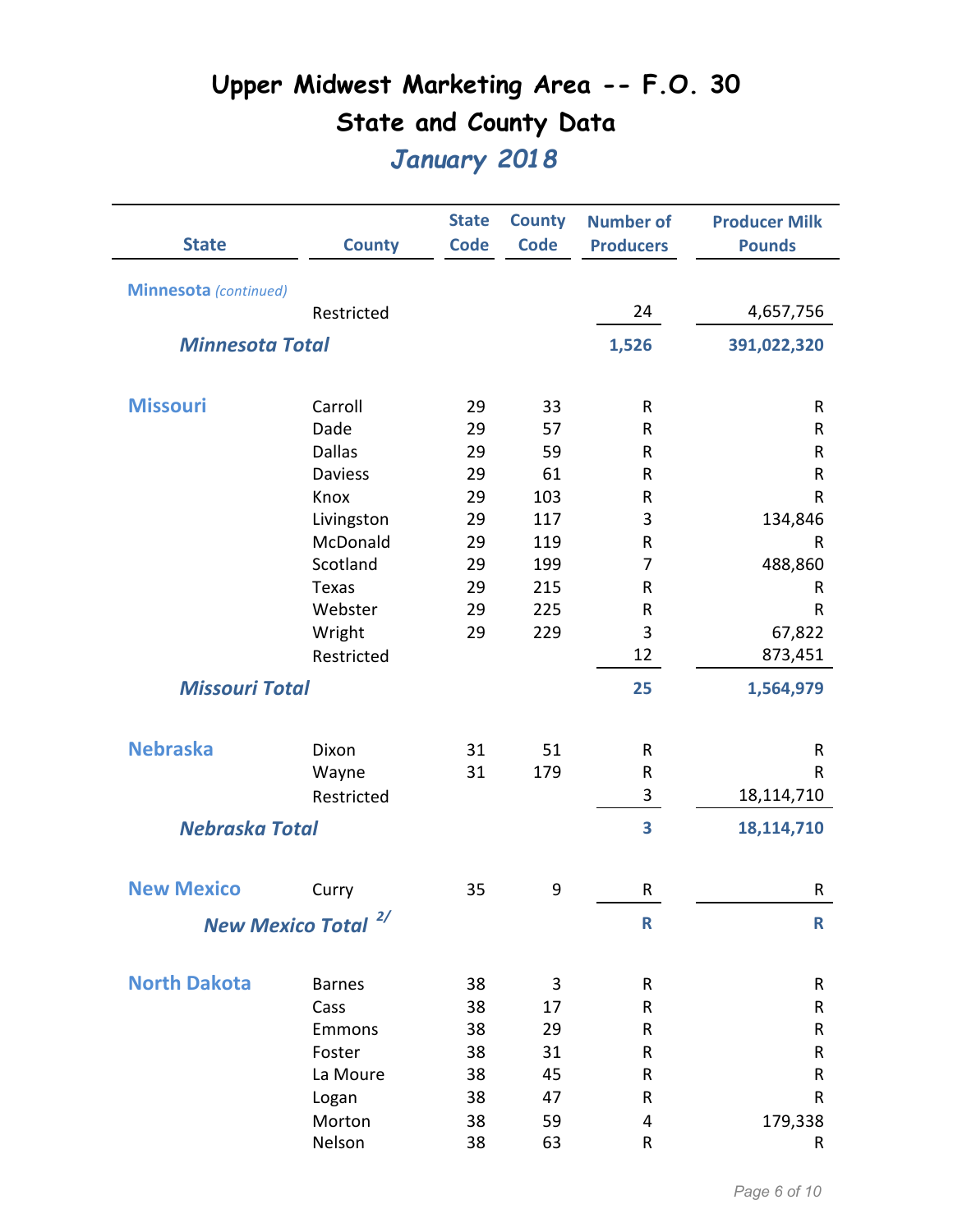|                                 |                              | <b>State</b> | <b>County</b>  | <b>Number of</b> | <b>Producer Milk</b>  |
|---------------------------------|------------------------------|--------------|----------------|------------------|-----------------------|
| <b>State</b>                    | <b>County</b>                | <b>Code</b>  | <b>Code</b>    | <b>Producers</b> | <b>Pounds</b>         |
| <b>North Dakota</b> (continued) |                              |              |                |                  |                       |
|                                 | Ransom                       | 38           | 73             | ${\sf R}$        | ${\sf R}$             |
|                                 | <b>Stark</b>                 | 38           | 89             | $\sf R$          | R                     |
|                                 | Stutsman                     | 38           | 93             | $\mathsf{R}$     | ${\sf R}$             |
|                                 | Walsh                        | 38           | 99             | $\mathsf R$      | R                     |
|                                 | Restricted                   |              |                | 13               | 10,216,542            |
|                                 | <b>North Dakota Total</b>    |              |                | 17               | 10,395,880            |
| <b>Ohio</b>                     | Ashland                      | 39           | 5              | ${\sf R}$        | ${\sf R}$             |
|                                 | Ashtabula                    | 39           | $\overline{7}$ | ${\sf R}$        | R                     |
|                                 | Gallia                       | 39           | 53             | R                | R                     |
|                                 | Geauga                       | 39           | 55             | $\mathsf{R}$     | ${\sf R}$             |
|                                 | Hardin                       | 39           | 65             | R                | ${\sf R}$             |
|                                 | Holmes                       | 39           | 75             | $\overline{7}$   | 51,287                |
|                                 | Jackson                      | 39           | 79             | R                | ${\sf R}$             |
|                                 | Marion                       | 39           | 101            | R                | $\sf R$               |
|                                 | Mercer                       | 39           | 107            | $\sf R$          | ${\sf R}$             |
|                                 | Pike                         | 39           | 131            | R                | R                     |
|                                 | Portage                      | 39           | 133            | $\sf R$          | ${\sf R}$             |
|                                 | Shelby                       | 39           | 149            | R                | ${\sf R}$             |
|                                 | Wayne                        | 39           | 169            | $\mathsf{R}$     | R                     |
|                                 | Restricted                   |              |                | 13               | 1,521,671             |
| <b>Ohio Total</b>               |                              |              |                | 20               | 1,572,958             |
| <b>Oklahoma</b>                 | Mayes                        | 40           | 97             | $\sf R$          | R                     |
|                                 | Oklahoma Total <sup>2/</sup> |              |                | $\mathsf{R}$     | R                     |
| <b>South Dakota</b>             | Beadle                       | 46           | 5              | $\mathbf{3}$     |                       |
|                                 | <b>Brookings</b>             | 46           | 11             | 9                | 109,249<br>16,840,400 |
|                                 | <b>Brown</b>                 | 46           | 13             | 3                | 161,718               |
|                                 | Codington                    | 46           | 29             | ${\sf R}$        | ${\sf R}$             |
|                                 | Day                          | 46           | 37             | 5                | 286,182               |
|                                 | Deuel                        | 46           | 39             | 4                | 9,211,739             |
|                                 | Edmunds                      | 46           | 45             | $\sf R$          | R                     |
|                                 | Faulk                        | 46           | 49             | R                | ${\sf R}$             |
|                                 | Grant                        | 46           | 51             | 9                | 18,362,151            |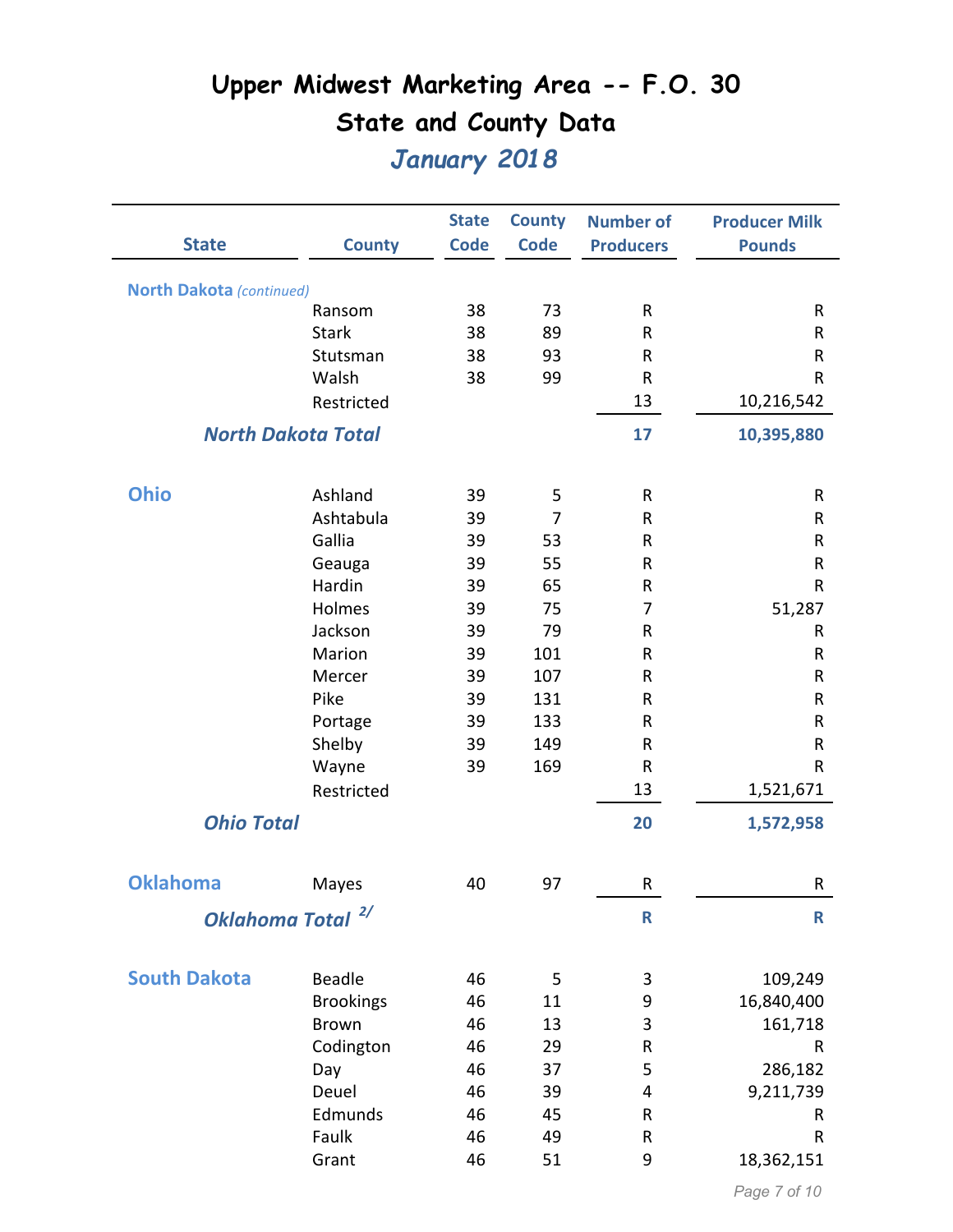|                                 |                           | <b>State</b> | <b>County</b> | <b>Number of</b> | <b>Producer Milk</b> |
|---------------------------------|---------------------------|--------------|---------------|------------------|----------------------|
| <b>State</b>                    | <b>County</b>             | <b>Code</b>  | <b>Code</b>   | <b>Producers</b> | <b>Pounds</b>        |
| <b>South Dakota (continued)</b> |                           |              |               |                  |                      |
|                                 | Hamlin                    | 46           | 57            | 3                | 9,541,515            |
|                                 | Hand                      | 46           | 59            | R                | R                    |
|                                 | Hanson                    | 46           | 61            | R                | R                    |
|                                 | Kingsbury                 | 46           | 77            | R                | R                    |
|                                 | Lake                      | 46           | 79            | R                | $\mathsf R$          |
|                                 | <b>McCook</b>             | 46           | 87            | 3                | 5,367,821            |
|                                 | McPherson                 | 46           | 89            | R                | R                    |
|                                 | Marshall                  | 46           | 91            | R                | R                    |
|                                 | Minnehaha                 | 46           | 99            | 5                | 10,700,809           |
|                                 | Moody                     | 46           | 101           | R                | R                    |
|                                 | Roberts                   | 46           | 109           | 4                | 2,234,046            |
|                                 | Spink                     | 46           | 115           | R                | R                    |
|                                 | Turner                    | 46           | 125           | R                | R                    |
|                                 | Restricted                |              |               | 18               | 23,467,611           |
|                                 | <b>South Dakota Total</b> |              |               | 66               | 96,283,241           |
| <b>Texas</b>                    | Erath                     | 48           | 143           | R                | R                    |
| <b>Texas Total</b>              | $\frac{2}{\pi}$           |              |               | R                | $\mathsf{R}$         |
|                                 |                           |              |               |                  |                      |
| <b>Wisconsin</b>                | Adams                     | 55           | $\mathbf 1$   | 10               | 21,737,412           |
|                                 | Ashland                   | 55           | 3             | 9                | 4,550,649            |
|                                 | <b>Barron</b>             | 55           | 5             | 117              | 17,959,598           |
|                                 | Bayfield                  | 55           | 7             | 17               | 1,721,542            |
|                                 | <b>Brown</b>              | 55           | 9             | 143              | 96,598,696           |
|                                 | <b>Buffalo</b>            | 55           | 11            | 93               | 17,493,689           |
|                                 | <b>Burnett</b>            | 55           | 13            | 22               | 3,479,605            |
|                                 | Calumet                   | 55           | 15            | 96               | 70,475,990           |
|                                 | Chippewa                  | 55           | 17            | 207              | 35,196,647           |
|                                 | Clark                     | 55           | 19            | 616              | 111,900,454          |
|                                 | Columbia                  | 55           | 21            | 79               | 31,909,585           |
|                                 | Crawford                  | 55           | 23            | 44               | 6,336,609            |
|                                 | Dane                      | 55           | 25            | 228              | 108,537,507          |
|                                 | Dodge                     | 55           | 27            | 220              | 76,188,669           |
|                                 | Door                      | 55           | 29            | 55               | 10,844,109           |
|                                 | Douglas                   | 55           | 31            | 6                | 415,549              |
|                                 | Dunn                      | 55           | 33            | 99               | 25,194,963           |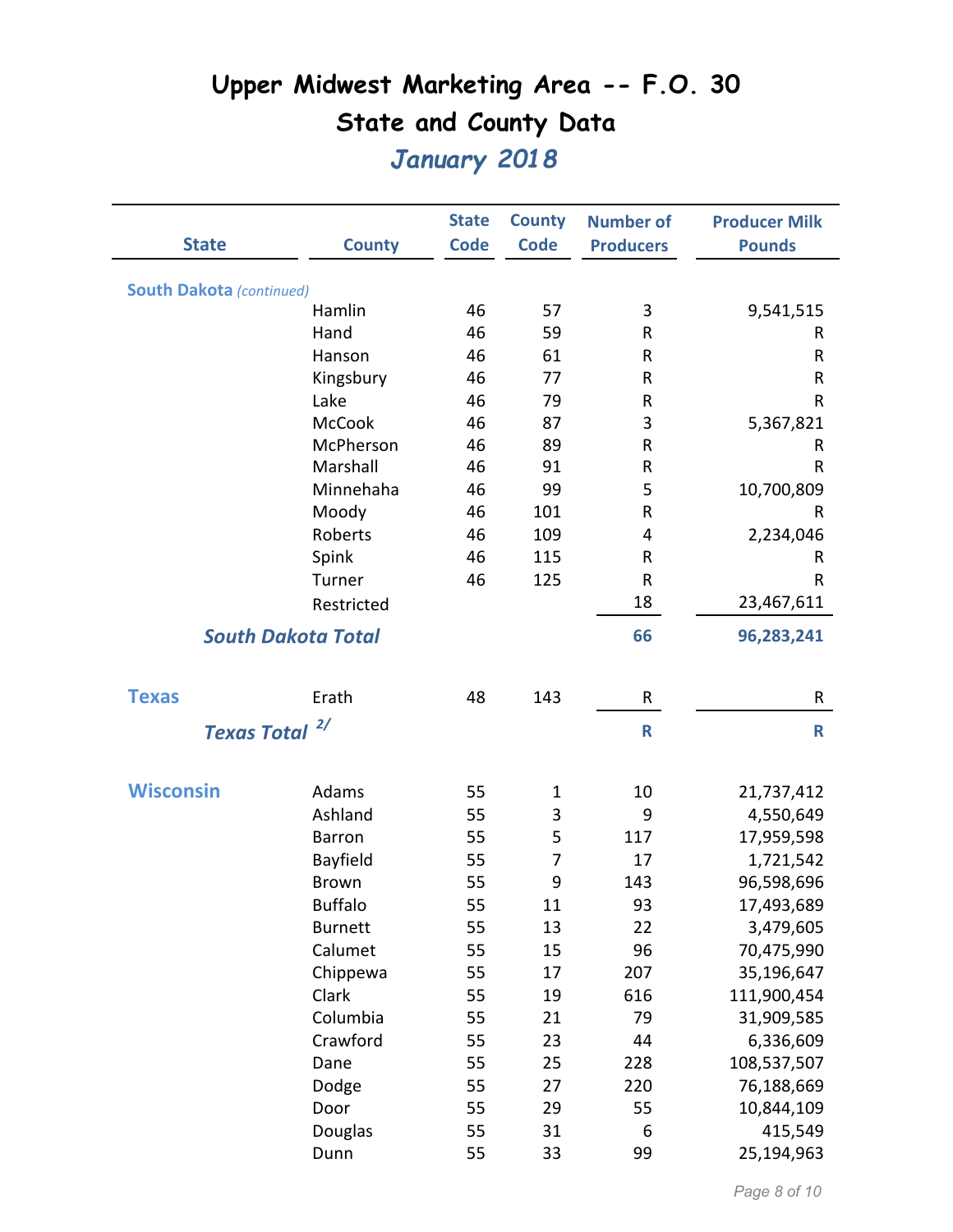|                              |               | <b>State</b> | <b>County</b> | <b>Number of</b> | <b>Producer Milk</b> |
|------------------------------|---------------|--------------|---------------|------------------|----------------------|
| <b>State</b>                 | <b>County</b> | <b>Code</b>  | <b>Code</b>   | <b>Producers</b> | <b>Pounds</b>        |
|                              |               |              |               |                  |                      |
| <b>Wisconsin</b> (continued) |               |              |               |                  |                      |
|                              | Eau Claire    | 55           | 35            | 38               | 5,625,922            |
|                              | Florence      | 55           | 37            | R                | R                    |
|                              | Fond du Lac   | 55           | 39            | 211              | 119,979,454          |
|                              | Forest        | 55           | 41            | R                | R                    |
|                              | Grant         | 55           | 43            | 234              | 54,214,360           |
|                              | Green         | 55           | 45            | 137              | 33,478,540           |
|                              | Green Lake    | 55           | 47            | 39               | 14,238,833           |
|                              | lowa          | 55           | 49            | 123              | 24,077,278           |
|                              | Iron          | 55           | 51            | 3                | 96,561               |
|                              | Jackson       | 55           | 53            | 75               | 14,891,820           |
|                              | Jefferson     | 55           | 55            | 84               | 27,232,436           |
|                              | Juneau        | 55           | 57            | 55               | 16,672,185           |
|                              | Kenosha       | 55           | 59            | 19               | 5,958,273            |
|                              | Kewaunee      | 55           | 61            | 138              | 105,278,195          |
|                              | La Crosse     | 55           | 63            | 51               | 7,274,626            |
|                              | LaFayette     | 55           | 65            | 133              | 38,052,555           |
|                              | Langlade      | 55           | 67            | 37               | 10,594,549           |
|                              | Lincoln       | 55           | 69            | 35               | 6,555,561            |
|                              | Manitowoc     | 55           | 71            | 198              | 114,889,777          |
|                              | Marathon      | 55           | 73            | 428              | 93,846,798           |
|                              | Marinette     | 55           | 75            | 45               | 18,355,126           |
|                              | Marquette     | 55           | 77            | 24               | 10,017,187           |
|                              | Monroe        | 55           | 81            | 150              | 36,382,333           |
|                              | Oconto        | 55           | 83            | 88               | 39,271,547           |
|                              | Oneida        | 55           | 85            | R                | R                    |
|                              | Outagamie     | 55           | 87            | 160              | 73,147,270           |
|                              | Ozaukee       | 55           | 89            | 40               | 17,117,668           |
|                              | Pepin         | 55           | 91            | 43               | 10,210,817           |
|                              | Pierce        | 55           | 93            | 103              | 19,828,605           |
|                              | Polk          | 55           | 95            | 85               | 18,791,067           |
|                              | Portage       | 55           | 97            | 86               | 22,592,543           |
|                              | Price         | 55           | 99            | 37               | 7,406,143            |
|                              | Racine        | 55           | 101           | 22               | 7,245,960            |
|                              | Richland      | 55           | 103           | 75               | 24,876,002           |
|                              | Rock          | 55           | 105           | 74               | 34,600,955           |
|                              | Rusk          | 55           | 107           | 51               | 8,746,364            |
|                              | St. Croix     | 55           | 109           | 102              | 31,531,364           |
|                              | Sauk          | 55           | 111           | 148              | 37,271,912           |